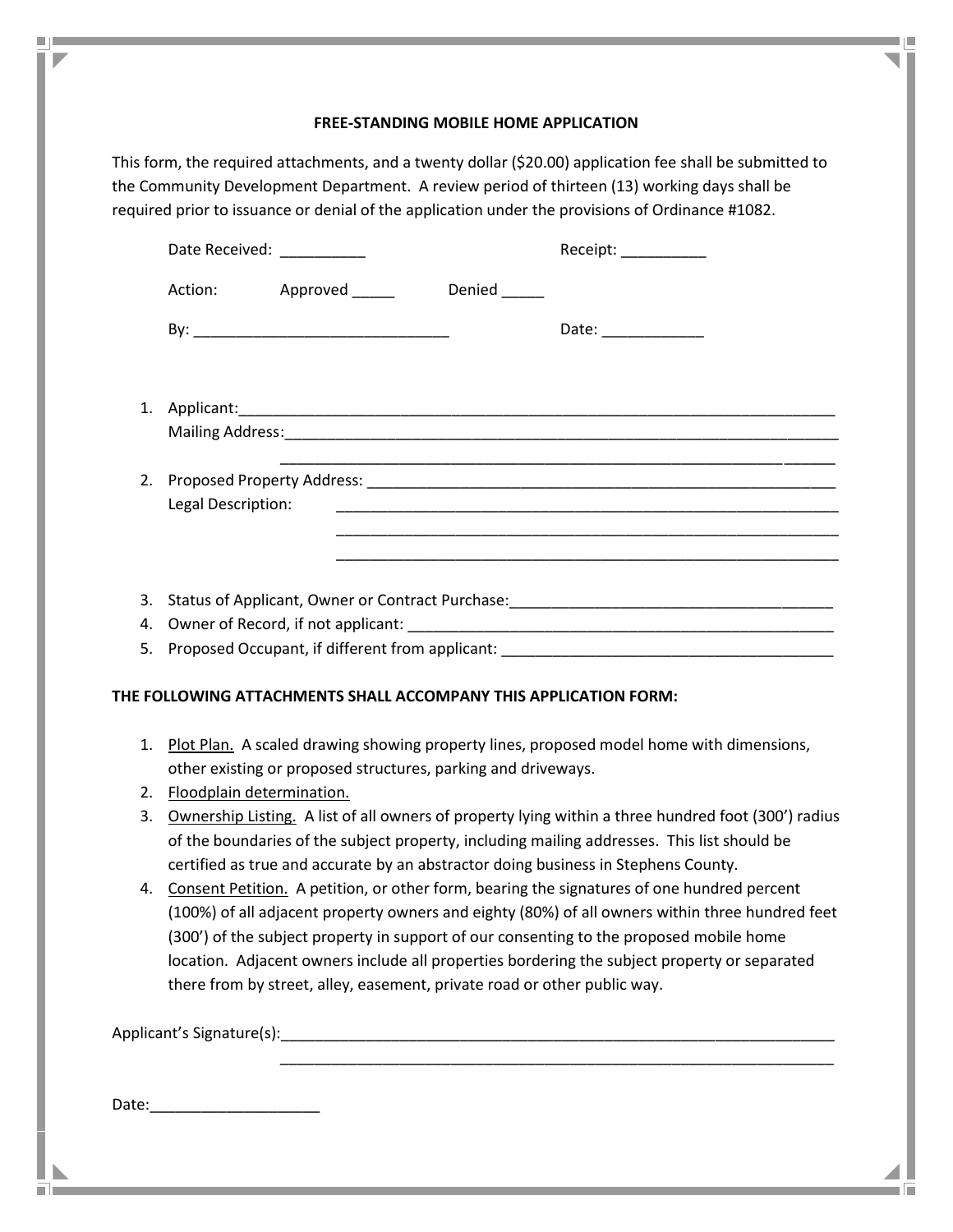## PETITION OF CONSENT FOR LOCATION OF A MOBILE HOME

We, the owners of property within three-hundred feet (300') of the property described below, do hereby acknowledge that the applicant, \_\_\_\_\_\_\_\_\_\_\_\_\_\_\_\_\_ has notified use of his/her intent to locate a mobile home on property described as: \_\_\_\_\_\_\_\_\_

We also do hereby acknowledge that we do consent to and support the location of a mobile home on the property described above, as evidenced by our signature below

**NAME** 

۵J.

٠

## **MAILING ADDRESS**